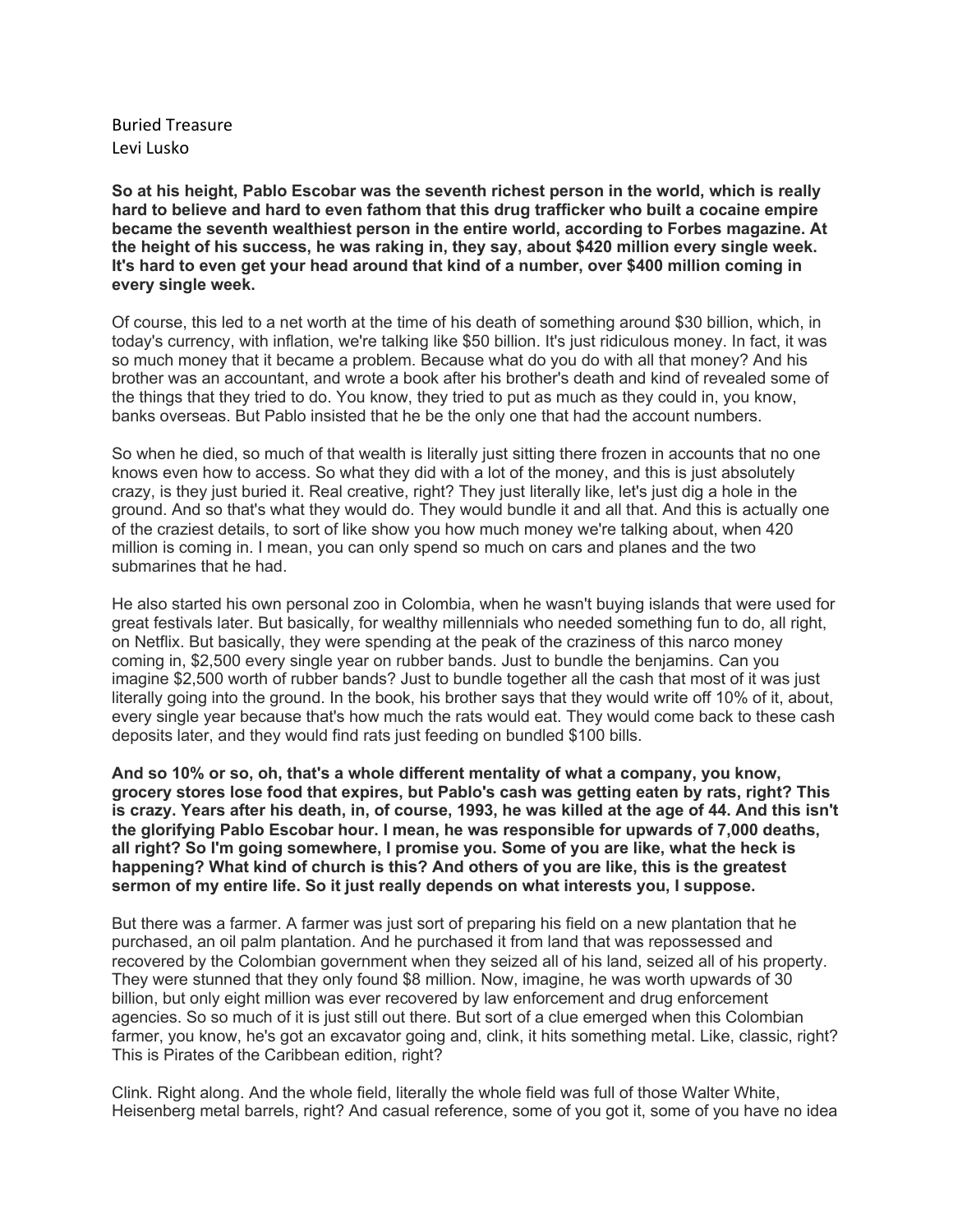what I'm talking about. Crystal blue persuasion barrels, right? And so he pops these things out. And turns out these metal barrels held \$600 million. And this was just one of many of the cash deposits sprinkled, they believe, all over Colombia, perhaps Mexico. Money from Pablo Escobar's hiding has been found as far as in Miami, Florida.

Now, I want you to bring that with me, that idea. Not Pablo Escobar and his submarines. I want you to bring the idea of a farmer in a field working the ground in the soil on this land, and all of a sudden, what does he find? Well, title of my message is Buried Treasure, for that is, in fact, exactly what's on Paul's mind as he, in 2 Corinthians 4 verses six and seven, our passage for today, says "for it is the God who commanded light to shine out of darkness, who has shown in our hearts", look at this, "to give the light of the knowledge of the glory of God in the face of Jesus Christ. But we have this treasure in earthen vessels, that the excellence of the power may be of God and not of us".

*Father, I pray just for a minute, as we just consider these two verses and let them just roll around in our hearts, I pray that you would speak something new to us, show us something different, help us to make sense of the madness and oftentimes craziness of our lives, where what we dreamed of is often very different from what we're experiencing. And help us to see that, in you, our life can make sense. In you, we can find the fountains of living water that we can't find out in this world. We pray for you just to open up our eyes and our hearts. We pray for our lungs to expand with fresh air and new life, and you to give us a different kind of passion, perhaps, than what we originally hoped for. Light us up, God, with your light from above. We ask this in Jesus' name. And we all said together, amen.*

In this passage, what we find is this statement, this statement is true, that just like that farm in Colombia, the church, as seen through God's eyes, is a place full of buried treasure. Now, in the New Testament, and we've been kind of camped out on this idea, we have these two sister analogies used to explain the church. We have a structure and we have soil. We have house and we have land. We have both the metaphor of a building that's built full of living stones, but we also have this metaphor of land, where you and I are all parts of the soil that are in this field. So we're living stones, but we're also earthen vessels.

That's what this passage says. We're God's home, yes. And that's how they become connected, because yes, we're God's home. But listen, we are his home made out of mud. Made out of earth. Now, in the most literal sense, this is actually biologically true. If you look at what composes our body, it is very much the same as the ground. And that's why we so easily, after we die, we return ashes to ashes - finish it with me if you know it - and dust to dust. That's how we started out, y'all.

Talk about starting from the bottom, now we're here. Genesis chapter two puts it this way. "The Lord God formed man of the dust of the ground". You can picture him there, gathering the dust into a pile. And then what did he do? "He breathed into his nostrils the breath of life. And then man became a light... a life... a full of... full... a living being". All right. This is the hard words. It's got multiple syllables, right? Pray for me.

Now, if you could have paused time, and maybe you were an angel, because there was no one else there to witness this moment. God had just finished creating the world. He had just finished breathing the Milky Way into formation, and all that he did in the Great Barrier Reef and the Grand Canyon and the Mariana Trench. I mean, just think about all this. And he's finished this world. He's divided water from land, and he's created all these animals and birds of the air and fish of the sea. But now, he has turned to what he has dubbed the crown jewel of creation. Not because we are more powerful than the angels. No, we've been set a little lower than the angels. But what caused us to be a cut above was, out of all the things that God had it in his mind to create in those six days, we were the only thing that were trusted with the most important thing that there is. We were made in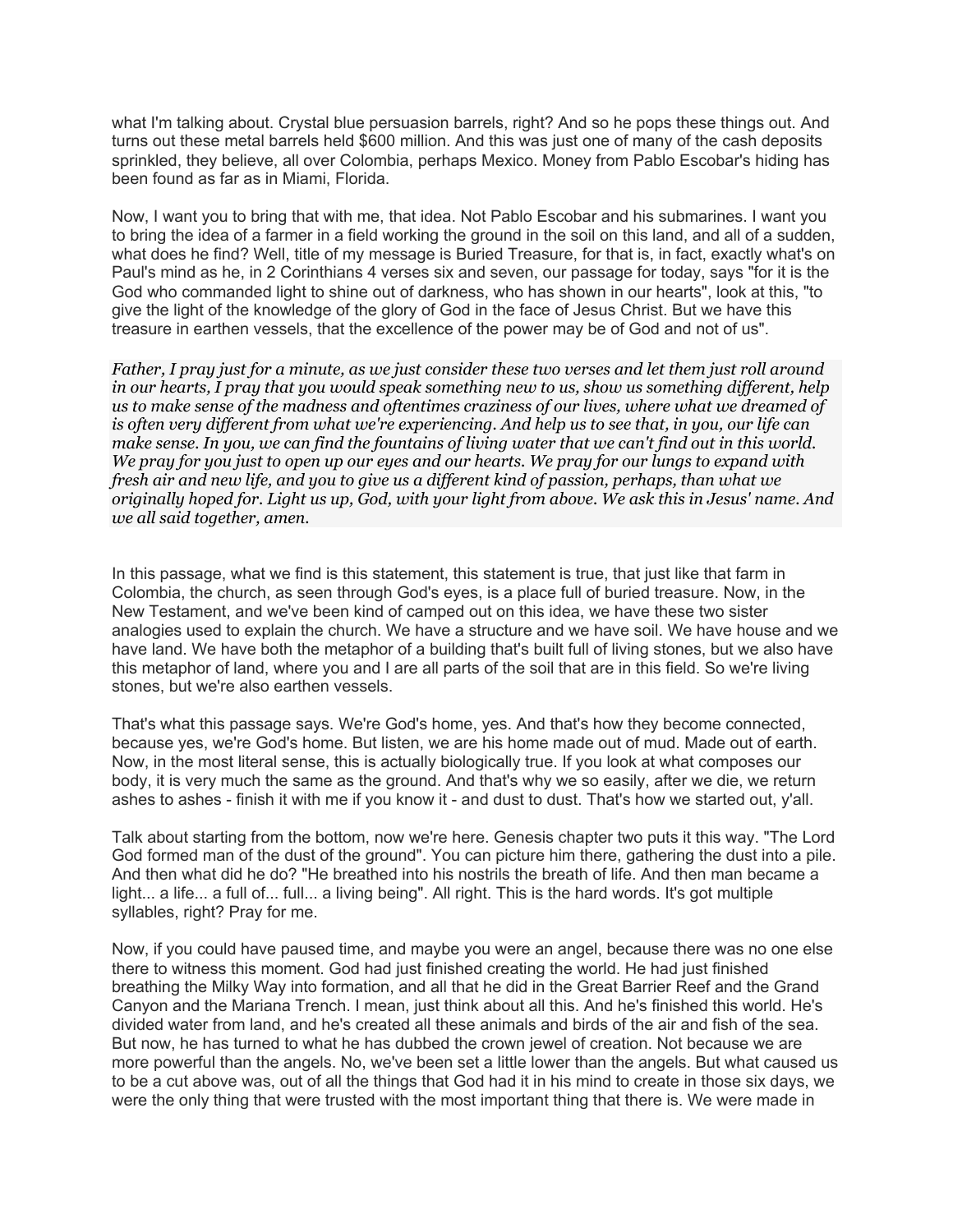God's image. Trusted with his likeness.

And as he said, so to speak, to all of creation. But now watch this. He began to pile some dust together. And then if you would have just looked right there and seen him stooped over with this, all you would have seen is a pile of dust. But God looked longingly at it. And he would have explained, I don't see a pile of dirt, I see a home for my breath. Dang. Wow. And so he breathed into our nostrils, and so we rose, and so we are, to this day, a home for God's breath. And that is true individually. It's even more so true corporately. For as Jesus put this is Matthew chapter 18, "where two or more are gathered together in my name, I am there with them in the midst".

**That's the power of the church. That's the power of our gathering together to worship. That's the power of coming together in small groups to have a cup of coffee together, to talk about the reality of life together, to commiserate when life is awesome and terrible and something in between. That's the joy of life together. That's the joy of serving together. That's the joy of** giving together. That's the joy of sacrifice. That's the joy of all that we get to do planted in the **house of God. As earthen vessels turned into living stones, all individually full of the Holy Spirit, but coming together somehow, some way able to experience the transcendent glory,** the knowledge of the glory of God in the face of Jesus Christ. But it's a treasure we have in **earthen vessels.**

The irony, the interesting thing about that is that that puts the excellency and the power, all of the superlatives go on what goes inside the container, what goes inside the package. It's the Splenda you want, not the paper. It's the drink you want, not the straw. The canal is never the point. The pipe was never the point. All the pipes that went when your house was plumbed, it was never about the pipes. You know, like, I'm gonna have the best network of PVC anyone's ever seen. Great, you gonna get water? Nah. No, it's always about what flows through you.

You see, the emphasis in this passage is never to make us feel like we're a big deal. It's never about you. It's always about what God wants to put in you, what God wants to do through you. You and I are still dirt. We're just piles of dirt. But we're dirt full of God's breath. We're dirt full of God's power. We're dirt that God has set his name upon. We're dirt that God's given a commission to. We're dirt that he's called to this dance of life with him and relationship with him and community together with him. The power, the excellency, the authority, it all comes from what's inside us. We have this treasure in earthen vessels. Y'all, it's buried treasure. It's treasure deep down inside of us. The excellence is about what's inside of us, and not about us. But I love the word earthen vessels. Earthen.

We have a treasure of earthen vessels. Because it doesn't just speak to our origin story, it doesn't just help us to be emotionally set for end game because we saw Captain America won and suffered through Red Skull, right? We're not just reminded here of the Genesis account of mankind in this passage. What we're also given is a picture of the need for us to come together, because Paul intentionally picked a word that did not speak fully of a vessel, but instead spoke of it as its individual component. You see, the word for earthen vessels in the original Greek would actually be better translated as pot shard. Shard.

Come on, turn to your neighbor and say shard. Right? Its a great word, shard, right? A shard is a fracture. A shard is a broken piece of pottery. In fact, in that day, writing utensils were so expensive and difficult to get your hands on, you could actually write on a pot. And if a pot was broken, they would never just throw the pieces away. They would always retain the individual fragments. And that was what they used for scrap paper back in the day, because you could write on it for a little bit.

So a broken pot, have no fear. And by the way, he had lots of choices for pots that he would speak to. The pot that he chose was their version of Tupperware. It was basically what you'd throw olive oil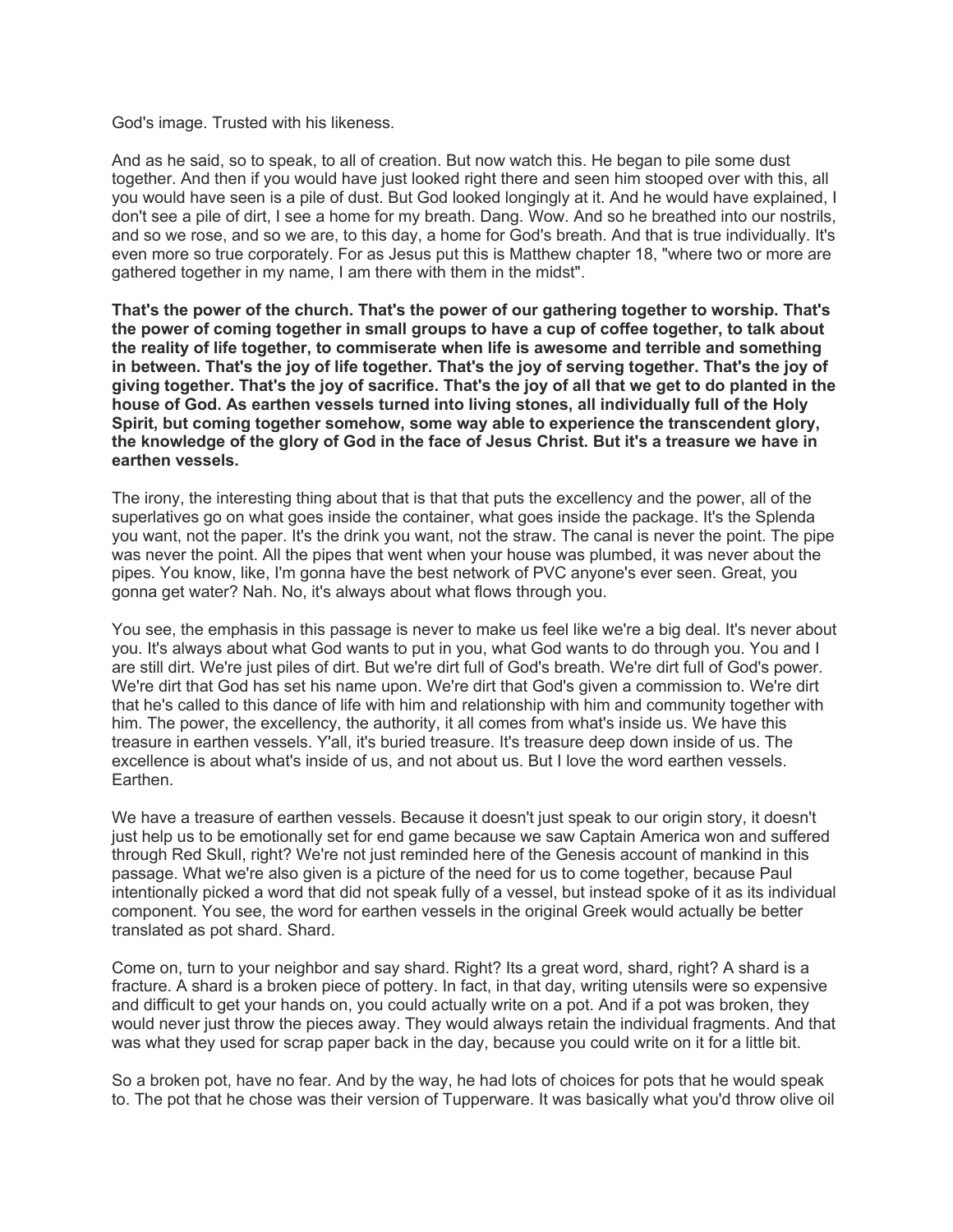in, you'd throw leftovers in, you'd throw a little bit of wine in, you'd throw a little bit of grain in. It was the kind of utility workhorse pot that you have in that drawer somewhere in your kitchen. And you're always trying to figure out which lid goes on which one. And now there's nine different brands and you're kind of frustrated because someone brought something over at one point, and it's not even in the Hefty brand. It's in the Tupperware brand. And how you seal them. And they all have a secret place you've got to push to get them to do a little burp. And then they seal good. You know what I'm talking about?

**So when he said earthen vessels, that's what he meant. But it's not even the whole thing. It's** just a piece of it. Yeah. So again, no one loves the Tupperware, they love what they put in the **Tupperware. You love you some leftovers like I love it, right? In the morning on Black Friday, there's nothing better in the world than some Thanksgiving leftovers, right? But the excellence is never the vessel, it's what the vessel contains. Right. I want some sweet potatoes. I want some macaroni and cheese. You see what I'm saying? And so you think about what he's saying, he's saying it's not about us, it's about what goes inside of us. But** it's not that any of us can contain all of what God wants to do through us, it's all of us coming **together like all the individual shards of pottery.**

God's written something on you, written something on you, written something on you, written something on me. And when we come together, we can hold the power and the glory of God in a way that we cannot by ourselves. Oh, I'm preaching so good on a nine o'clock Sunday morning. So that's what this passage is telling us. And that's how God wants us to live transformed, mad about the house, realizing and aware of the fact that we're meant to come together as one to hold this buried treasure. The knowledge of the glory of God in the face of Jesus Christ that others might see him as we all take our place as the shard. And when you leave your shard unfilled, there's a hole in the pot where you were meant to go.

There's a leakiness to the pot where you were meant to be there serving in that spot prayer-wise, serving in that spot through taking your place in our fast when it comes at the beginning of the year, serving in sacrificial giving, serving in faithful, continual generosity, serving rostered on the team, serving in that small group so someone else can come into that group and hear that story. How touched were you? Everything changed when someone said, would you go to coffee, I care about what the crap's going on, I mean, just give me a break. Give me five minutes to have a ugly cry for a second up in here, because that's the power of a cup of coffee.

So let me ask you this question: who are you not providing that for? Who's not provide, you see what I'm saying? Let's not leave our part of the pot undone. Let's be the shard. Come on, be the shard. Fill the place. We have this treasure in earthen vessels. So once you get that, once that revelation snaps into place, what happens? It changes the way you speak, number one. It'll change the way you speak about the church. I think it's real easy to get flippant and, you know, it happens all the time. And I don't mean any disrespect at all, but I meet people a lot of times who are super excited about now they go to our church. And they feel somehow their obligation is to spend the first few minutes maybe running their mouth down on the last couple churches they went to and what they didn't do, that's why they're here.

And I just always have to just really, as respectfully as I can, say we speak so well of that **church, hope it's well. If God called you here, great, but that's not our spirit, that's not our heart, that's not our mentality. But just as often, as I'm meeting people and they'll be then** telling me why they don't go to our Church anymore and this and that. And I'm just telling you **something. Here's how I speak about the Church. This is the bride of Jesus. This is the bride** of Jesus. So if I'm going to talk about the Church, a gathering full of people who are honoring Christ. I'm going to speak about that as the bride of Christ. And that is a real forgiving lens. **Why? Because what does a bride wear? What does a bride wear? A bride wears something**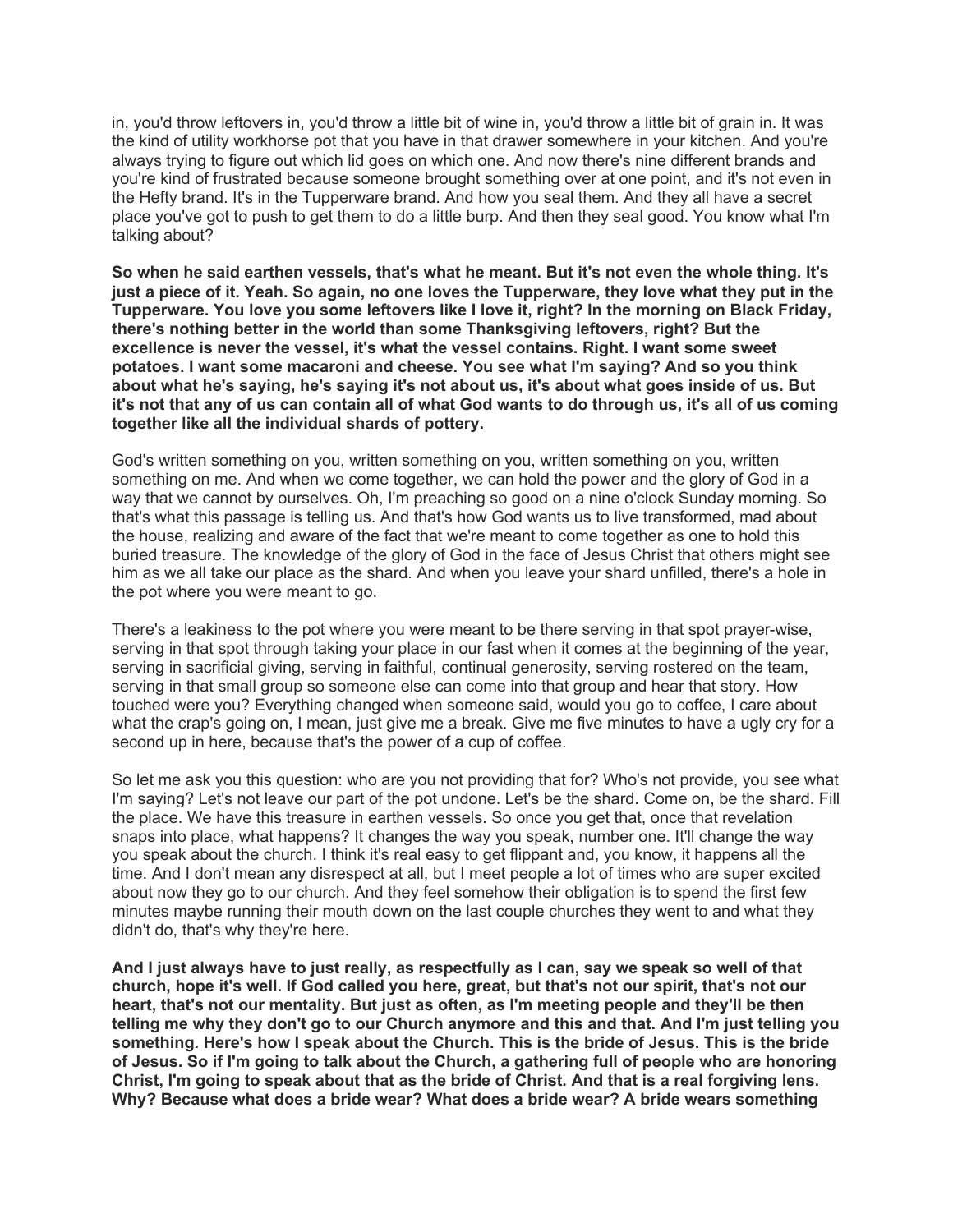## **like that.**

Now that's my wife 15 years ago on our wedding day. And dear God, Lord Jesus, have mercy. If he didn't just spoil me like crazy with His grace from above that He would trust me with such an angel as Jennifer Lusko to let be my wife and be my bride and let me serve her these last 15 years. I just want to thank God in the presence of you all for this woman. All right. Now someone told me to take a mental picture when she shows up at the top of the aisle. And so I did. I don't have to look at that picture to see that picture. I can see that. It is burned into the deepest parts of my soul, my wife on this day, when now I saw this one that I would come together with and be one with and serve with and love with and dream with and cry with and... take it away. It's too much. I can't look at that anymore. All right.

So here's the reality. As good as my wife looks in a wedding dress that day, God sees you as the Church every day. No, I don't think you got it. You'd be in a fetal position crying because of that love. It is too much for you. You don't have it. So here's what I'm trying to say. I'm trying to say, on your worst day. On your first day in your bathing suit after a long winter day. When you're like, oh Jesus. This is not good, right? On that day, God sees you as the bride wearing white on her wedding day. And you have to realize, the wedding dress, my wife looks great in everything she wears. So everything I'm about to say has nothing to do with her. All right?

The wedding dress is the single most forgiving garment that's ever been invented and it was for a reason. Everyone looks good in a wedding dress. I heard a pastor one time say, even Dennis Rodman looked good in a wedding dress, right? You think about it, it's true. Like, dang. Right? That's incredible. So why? Because it doesn't show you what you really look like. It makes you look like an angel. Right? What is it? It's like the shape of a bell. And it's got a train that goes sometimes 12 yards, right? And there's lace involved. And it's so overpoweringly glowy that you can't help but be like, there's a radiance. You're just shining. No, she's just wearing a wedding dress, right? No, there's a special angel kiss on brides. Or it's the dress, right? I don't know. Which is it? Both.

**But that's the point. And the reality is we picked this garment to enhance the aura of that moment. And it's not for no reason that God says, when He pictures the Church, He sees a bride adorned as a woman on her wedding day. And what Jesus is saying, is my heart leaps when I think about you gathering together to worship me. My heart leaps when I think, So what does He think about the Church? Is He like, oh. Well, you did this last Thursday. And you missed last, no. He's like the bride on our wedding day. It covers over the multitude of sin. So how are we going to speak about the Church? As the bride of Christ.**

I love this Church. I love the gatherings, imperfect as they are. They're covered in a wedding dress. There's a beauty to it. There's a joy to it. What else do we have? The Church is God's plan A to save the world. And there is no plan B. It was the cross. That's the hope of humanity. It's the empty tomb. And now He's trusted that message to us all. Now the angels, quite frankly, don't know what He's doing sometimes. You did what? After all this, you came, you died, you rose, you gave the message to who? We had done so much better of a job. Why would you give it to them? They're just a pile of dirt. And God says, that's a home for my breath. Be careful who you're talking about. That's the bride of Christ. It's been trusted to us. We have this treasure in earthen vessels.

So how we're going to speak about the Church? With gratitude. How are we going to speak about the Church? We're going to choose to do what I do when my wife and I are in a fight. I remember her on our wedding day. And even when I'm frustrated. Even when I'm frazzled. Even when she's frazzled. When I'm wrong, when she's, that's the moment. It's remember the joys. Go back to the beginning. It's do the first things. I see her as the bride on her wedding day. I don't treat her like I want to in the moment. I treat her like that woman deserves to be treated. And she does the same. And that's the service, together honoring Jesus. It changes the game. And that spirit needs to infect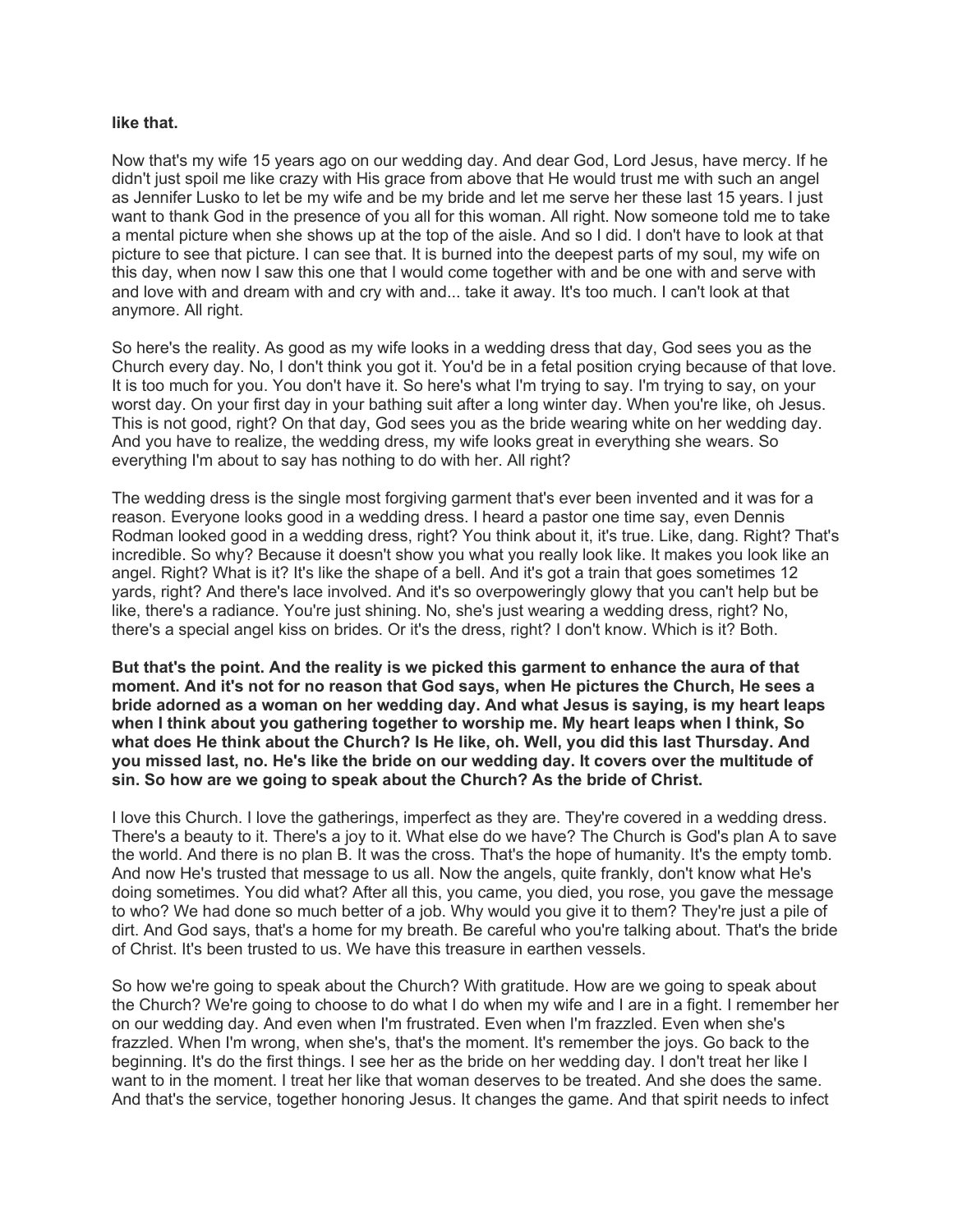the local Church.

I don't got ears to hear someone talking bad about the bride of Jesus. You go, come on, Jesus, yes. Church, no. Really? Tell me how that conversation is going to go. Jesus, thanks for everything you did. Love you. By the way, hate your wife. Right? Your relationship can't do well when you hate the thing He loves the most. What is Jesus passionate about? Building His Church. Using His Church. Changing the world through His Church. Come on, who's thankful for the local Church? Who's thankful for Fresh Life Church? I'm thankful for it. I love it. My life's been blessed by it. It's what I'm going to give my life to. I believe that God is using us. We're messed up. Yep. We're full of sinners. Totally. But let's build it. Let's be mad about the house. All right. OK.

**So that's how we're going to speak about it. And that's also going to drive how we sacrifice** for it. I'm going to sacrifice for it. When you're building a house, you just know it's going to be **expensive. And you just know, if you talk to some people on our teams, some people in our lives who maybe just built a house. And they're so excited because they got that down payment. They worked hard for it. And when you're building something, you have this longterm mentality that we're doing something big here. And so we'll get Dave Ramsey for a second. We're going to live like no one else. Right? Eventually, we'll give like no one else. And in the meantime, we're not going out to eat like anybody else, right? There's things you do. And when you have something in your heart and mind, you sacrifice for it. And sacrifice always makes sense in the context of a bigger perspective.**

So what is that that we're, as a Church, all willing to sacrifice for. Not only through the regular generosity, to our regular tithes that keep the ministry going, but also the ongoing as we can, as God blesses us. And God would speak to our hearts with spurts of radical sacrificial generosity, both planned and the spontaneous variety. Why would we do that? Because in our mind, we're always hoping for that bigger picture. Which is what? Legacy. Legacy. Not just the ministry we're doing, the ministry we're not doing yet. We're not going, wow. That's great.

We got a prison Church in Deer Lodge and we've seen hundreds of inmates give their lives to Jesus. Because we go, what about the prisons we don't have Church in? You don't have a heart for the state prison in Oregon? What about the one in Utah? We don't have a ministry mentality for Wyoming? Doesn't our heart burn for the locations we haven't opened yet? I was having dinner with some friends and I told them that one of the things that I would joke with is Fresh Life San Diego. Fresh Life San Diego. What about San Diego? We're trying to build leaders because what about Fresh Life San Diego? Which not only am I going to apply as the campus pastor for that one when it comes, but the mentality for us is never about what we're doing. It's what we haven't yet done yet.

It's a legacy. It's a bigger picture. It's a perspective to expand. We're always in a perpetual state of addition. We need to create more bandwidth and margins and raise up more leaders and all of us give more so that we can do the ministry we're not yet doing. Well, this Church is so big. Really? It's a tiny Church. There's like 8 billion people in this world and we only get 70 years to reach them all. So what are we doing? There's not a moment to lose. We've got to have the spirit of sacrifice so there can be legacy.

Do you know there's only two places in the world to see hippopotamuses is in the wild? Two. One is Africa. The other is South America. Because Pablo Escobar built a zoo. And he had elephants and he had rhinos and all kind of animal. That when the Colombian government seized his lands, they turned over most of the animals to the Colombian Zoo. But there were four hippopotamuses they didn't know what to do with and the zoo had no way to contain them and so they decided to just let them free. Flash forward almost 30 years, and there are a bomb waiting to explode in the hippopotamus crisis of South America. Because their populations are expanding. They've been found as far as 100 miles away from where they were originally let go. They have no natural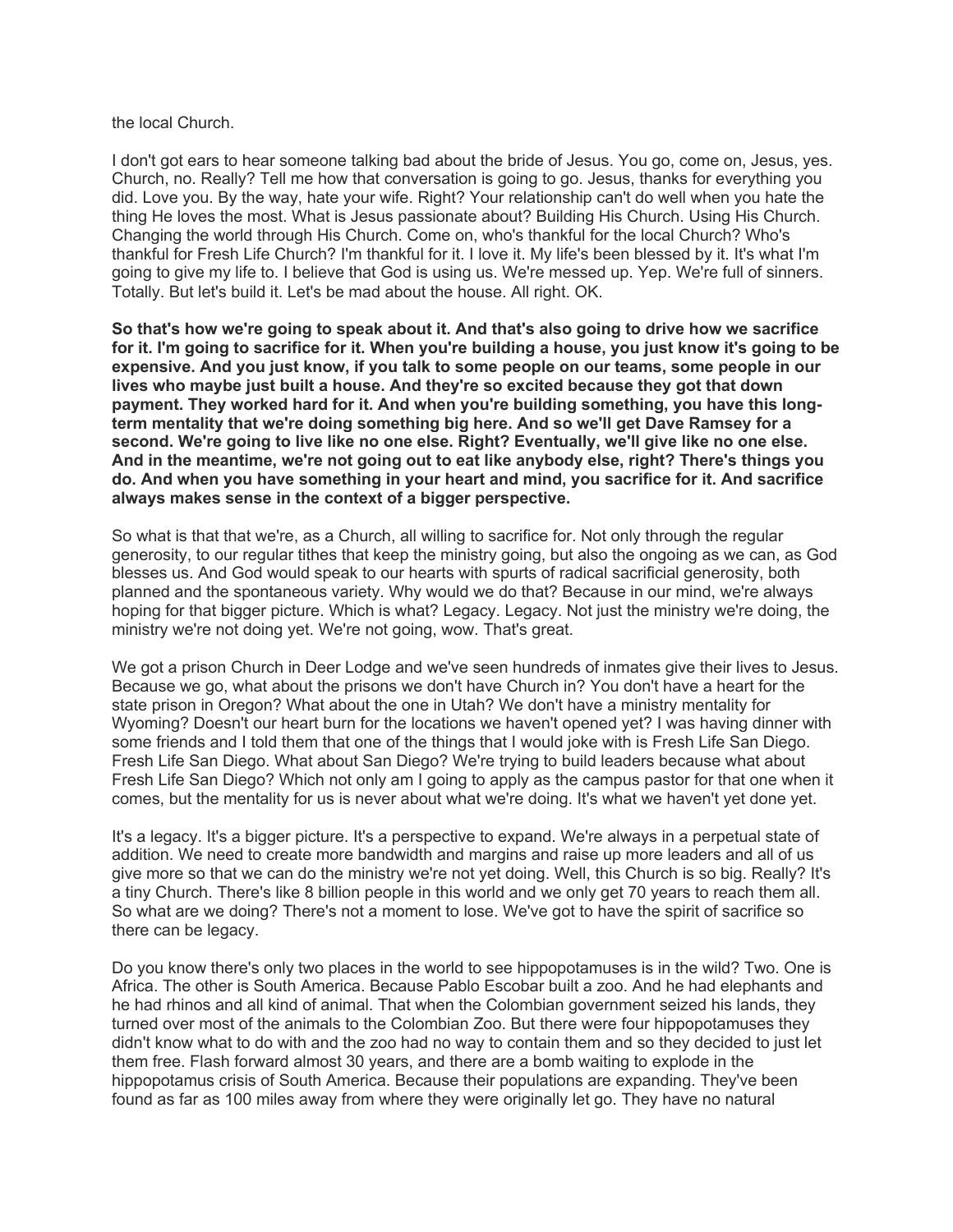predator. Where in Africa, as young kids, they could be eaten by a lion or a crocodile. In South America, there are no such things so they thrive.

In Africa, there's natural rhythms and cycles of drought that keep the population in check. There's no such drought in South America. And so basically, the conditions under which they live has been described as a hippo heaven. And all of these hippos are living their best life now. Hashtag. Right? So you have now what is going to be quickly escalating and spiraling into a habitat shift. And they say it could wipe out the manatees, but don't worry. If we just turn back to plastic straws, I think we could kill the hippos. So here's what's crazy. The ultimate, long-term legacy of Pablo Escobar might be the introduction of hippos to South America. It may be too late. It may be a thing where they eventually, ultimately, are dominating in that entire continent.

So here's my question to you. What will be said of us 30 years after we're dead? Because it's **coming. There's going to be a day when we've been dead for 30 years. And all I'm saying is, let's live so that we did something and built something so that our great-grandchildren might be reached by those who are part of the work that were reached under our watch. Let's dig deeper. Let's build a little bit more. Let's give a little bit more with a spirit of sacrificial** generosity so there might be the legacy. I don't want the story of my life to just be the story of **hippos. I want to reach some people for Christ. Sacrifice. This also will change how we handle setbacks. Talk about a house? You know what I've learned about building a house? There are setbacks. It takes longer. It costs more. This is anecdotal at this point. Right?**

People always say to me, you know it takes longer? And I'm like, yeah. It probably costs more, too. Yeah, it costs more. And then, hey, setbacks. It's a real thing. You start out and you're like, oh, man. We're going to do the granite countertops. We're going to no expense spared. We're going to do this and this and this. By the end, you like, how much does that cost? I didn't say we wanted. No, we don't want that. Get rid of that. No, we can't do that. Right? Setbacks. Setbacks. It gets crazy. How far you can be from the sidewalk because that can be an issue too. What are the setbacks? Oh, we didn't think about the setbacks. And all of these things come into play.

And there's difficulties. And guess what? I don't know if you know this, but when you build the Church, there are setbacks also. It doesn't always go according to plan. There's difficulties. There's hiccups. There's glitches. In what we're doing and changing lives, in what we're doing together in seeing the knowledge of the glory of God and the face of Jesus Christ, It'd be great if He trusted it to China vessels. It'd be great if He trusted it to ceramic vessels. But He had to have the gall to trust it to earthen vessels. And do you know what dirty people do? Dirty things. This just in. As a result, we get disappointed. And that's a good thing, believe it or not.

At least that's what Dietrich Bonhoeffer said. He said, and he put it better than I did. He said this. "Church is a place where our dreams are shattered. And that is a good thing". Why? Because all of us come into Church with different expectations, whether they're realistic or not. Of how we're going to be treated. How we'll advance through the ranks. Perhaps what songs will be sung. The style of communication or the methods that are used to convey the message. And here's the interesting thing that I've discovered. They are whatever ones were being utilized the day you got saved. Whatever it was that touched you is what always should be done to reach someone new. In your mind. Why? Because we are ultimately - just take us with a grain of salt - selfish. But here's a little tidbit for us all. The bait is never for the fish in the boat. It's always for the ones still in the water. Newsflash, all denominations ever. Right?

The style of accomplishing the job of getting the message out as fishers of men should never be with a mentality of what do those people, It should always be a mentality of keeping it fresh. Keeping it current with style and culture to reach and communicate an unchanging gospel to an ever-changing world and society. And so the setbacks come when style changes. And well, you know, whatever it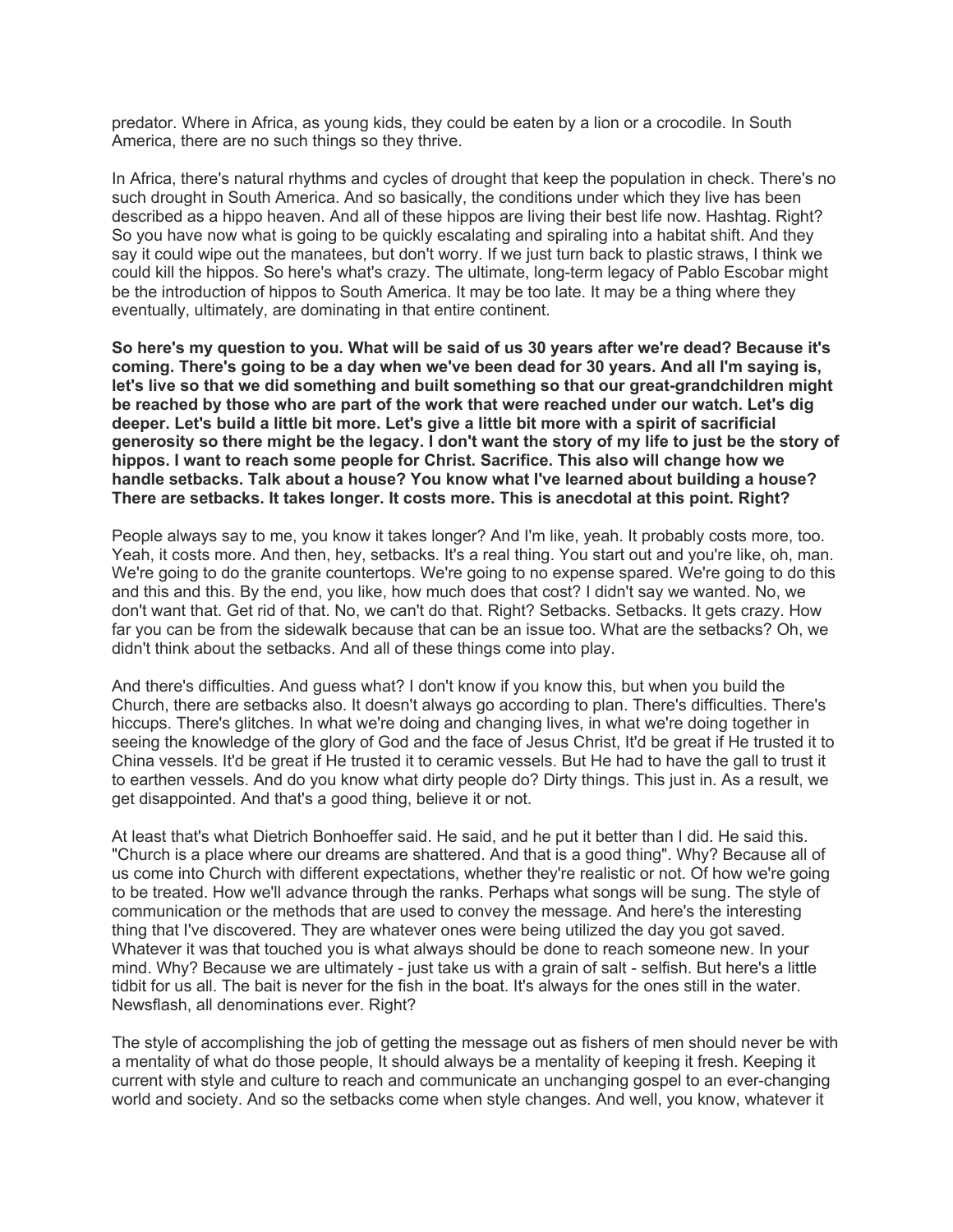is. And so all of sudden, our dreams are shattered. But Dietrich says that's a good thing. Why? Because only then, when our false expectations are punctured, are we poised and positioned to actually receive the grace of God in the goodness of each other. Because in the reality of the nittygritty of life together and the friction and the sparks at times, there we are poised to actually experience a powerful move of the Holy Spirit. Or as Paul put it in the same chapter that we've been reading. This idea of being hard-pressed, he says, on every side, experiencing every kind of pressure, but we'll discover we're not crushed.

**Look at this. At times we don't know what to do but quitting is not an option. We are persecuted by others, but God has not forsaken us. We may be knocked down, but guess what? We are not out. We continually share in the death of Jesus in our own bodies so that the Resurrection life of Jesus will be revealed through our humanity. We have this treasure in earthen vessels. The humanness of us all is at times what causes us to say, you know what? Forget it. I'll just go find a different Church. Or I'm just giving up on Church. But that's quitting. And what He says is quitting's not an option. And when we, instead of running away and going to find someone who will pour honey into our ears and tell us what we want to hear. When we actually double down and bear down on the discomfort and the difficult conversations and the reality of doing life together. And we keep serving and keep going and keep dreaming.**

When our dreams are shattered, can we actually experience the grace of God in the midst of our humanity. And watch God's spirit move in a powerful way, in a vibrant way, even at times through dysfunctional people. And that's the power and capacity that can be seen and experienced in the local Church. Like nowhere else can it be seen. And so that's how we face setbacks. We face setbacks knowing, listen to me. There's gold in the walls. And there's treasure in the attic. Buried treasure. We just need to get to it. We need to fight for it. We need to keep going, believing it's there. Believing something's possible. When we're hurt, we're going to work through it in a healthy way. We're going to pray. We're going to serve. We're going to repent. We're going to keep going, keep dreaming.

There's gold in these walls. I'm telling you, you are an earthen vessel that contains the knowledge of the glory of God and the face of Jesus Christ. There's leadership gold in you. There's something that could unlock something for you at business. I believe that. There's a God dream in your heart that when you're poised and positioned as a son or daughter of the house, all of a sudden it can shift in what takes place outside of the house. There's gold in the walls. There's treasure in the attic. It wasn't five years ago that I read in the news of this couple that was frustrated one day to find their roof was leaking. Ugh. You didn't go with me. Ugh. Right?

So they opened the door they'd never opened before in their house. It had always been locked since they lived there. Inside was a rare Caravaggio painting. An Italian masterpiece estimated to be worth over \$136 million. They never would have gotten to the treasure had there not been the leaky ceiling. So the leaks and the breaks and the fights and the falling out. If we don't quit but instead if we double down, they're the opportunity to discover the masterpiece that God has in mind for making of us all. Do you receive it? Say "amen" if you do. Don't leave me alone up here all excited because man, my cup's running over.

All right. We're going to be done in just a second, but lastly - none of the three things that I just told you - setbacks and sacrifice and how we speak, can happen if it's not for the way we see. If this doesn't change the way we see our Church. If it doesn't change the way we see the soil. And I'm going to close by telling you how I came to write the sermon of buried treasure. I was in my neighborhood and I noticed that there was a new house being constructed. And I watched a woman park a minivan and get out of her vehicle and delicately step over all sorts of debris and rubble and construction stuff. And this woman - I don't even know why she was doing this walk. It seemed like